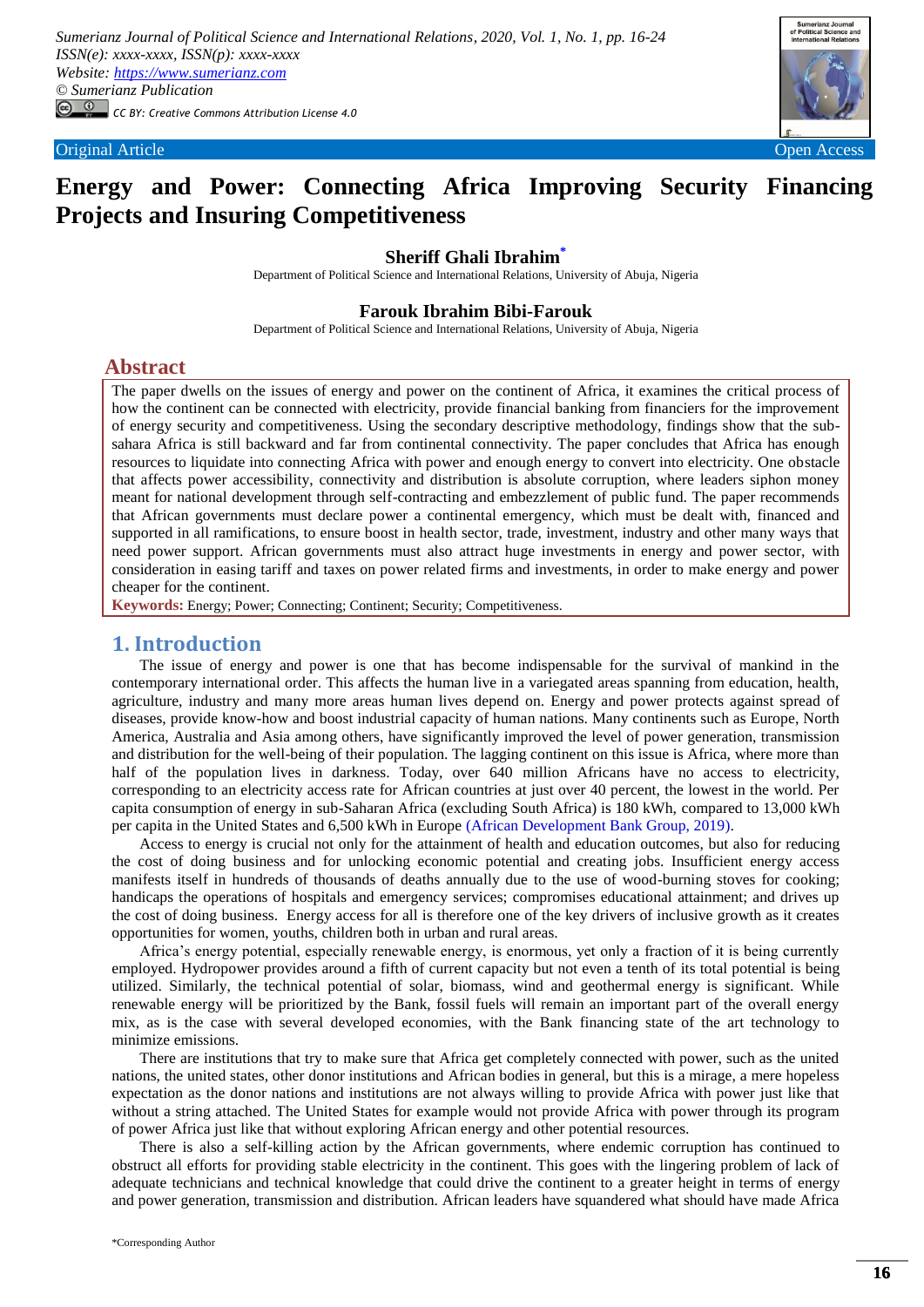an energy and power exporting continent in a normal circumstance, but lack of accountability and leadership crisis have contributed immensely in making Africa remains a dark continent in the  $21<sup>st</sup>$  century.

### *1.1. Conceptual Clarification*

Energy: The concept of energy as used in this work reflects its potential meaning as used in physics as described b[y Harper \(2007\).](#page-8-1) It is the "quantitative [property](https://en.wikipedia.org/wiki/Physical_property) that must be [transferred](https://en.wikipedia.org/wiki/Energy#Energy_transfer) to an [object](https://en.wikipedia.org/wiki/Physical_body) in order to perform [work](https://en.wikipedia.org/wiki/Work_(thermodynamics)) on, or to [heat](https://en.wikipedia.org/wiki/Heat) the object." Energy here refers to the quantitative property used in providing electricity in different ways from different sources.

Power: Power as used in this work refers to Electric power as produced by [electric generators,](https://en.wikipedia.org/wiki/Electric_generator) or unleashed by electric batteries. It is also used in this work to mean the electric power which according to [Smith \(2001\)](#page-8-2) provides a "low [entropy](https://en.wikipedia.org/wiki/Entropy) form of energy and can be [carried long distances](https://en.wikipedia.org/wiki/Electric_power_transmission) and converted into other forms of energy such as [motion,](https://en.wikipedia.org/wiki/Electric_motor) [light](https://en.wikipedia.org/wiki/Electric_light) or [heat](https://en.wikipedia.org/wiki/Electric_heat) with high [energy efficiency.](https://en.wikipedia.org/wiki/Electrical_efficiency)"

Power Generation: Power generation is the process of getting power from its original source before it is being produced for transmission and distribution. The production power is usually done by the electric power plants as generated by electro-mechanical generators. These generators are moved by heat engines usually fuelled nuclear fission or combustion.

Power Transmission: Power transmission is the process of transmitting power voltage or current using transformers to control loss of current. It is through transmission that power is being channeled to different routes and stored before reaching final consumer.

Power Distribution: Power distribution is the transfer of power through the transmission networks to the final consumers. This, as used in this paper, is in line with what Short  $(2014)$  highlighted as "distribution substations" connect to the transmission system and lower the transmission voltage to medium [voltage](https://en.wikipedia.org/wiki/Voltage) ranging between 2 [kV](https://en.wikipedia.org/wiki/Kilovolt) and 35 kV with the use of transformers," to the final or end users.

Watts: Watt as used in this paper represents a unit or an amount of electricity consumable by the end users. It is pertinent to note that some devices require only a few Watts to operate, and other devices require larger amounts. The power consumption of small devices is usually measured in Watts.

Kilowatts: Kilowatt is also an amount of electricity used by larger devices and measured as kW, which means a kilowatt is equal to 1,000 Watts. Electricity generation capacity is often measured in multiples of kilowatts, such as megawatts (MW) and Gigawatts (GW). One MW is 1,000 kW (or 1,000,000 Watts), and one GW is 1,000 MW (or 1,000,000,000 Watts).

Kilowatt hour: This is a [unit](https://en.wikipedia.org/wiki/Units_of_measurement) of [energy](https://en.wikipedia.org/wiki/Energy) that is according to [Thompson and Taylor \(2008\)](#page-8-4) is equal to 3.6 [megajoules.](https://en.wikipedia.org/wiki/Megajoule) If energy is transmitted or used at a constant rate (power) over a period of time, the total energy in kilowatt hours is equal to the [power](https://en.wikipedia.org/wiki/Power_(physics)) in [kilowatts](https://en.wikipedia.org/wiki/Kilowatt) multiplied by the time in hours. The kilowatt hour is commonly used as a billing unit for energy delivered to consumers by [electric utilities](https://en.wikipedia.org/wiki/Electric_utility) [Thompson and Taylor \(2008\).](#page-8-4)

# **2. Literature Review**

[Blimpo](#page-8-5) *et al.* (2018), have emphasized on the nature of demand and supply as they affect the issue of power connectivity in Africa. They argued that there is high demand than supply of power on the continent and this has created supply deficit. They argued that:

The share of households that live near the electric grid but that are not connected is high, with a median uptake of only 57 percent for 20 countries for which comparable Living Standards Measurement Study (LSMS) data are available. This low uptake is a critical reason for the access deficit. Uptake rates vary across countries; they are high in a few countries such as Cameroon, Gabon, Nigeria, and South Africa, and very low in other countries including Liberia, Malawi, Niger, Sierra Leone, and Uganda.

Apart from the issue of demand and supply, there is this issue of variation or imbalance within countries in subsahara Africa in terms of uptake rates. [Blimpo](#page-8-5) *et al.* (2018), believe that only the central region of Uganda and the capital city, Kampala constitutes an uptake rate exceeding 50 percent. In comparison with Kenya, "a study conducted in 150 communities in western Kenya" shows that uptake rate is very low. Some of the reasons that result in the low uptake rate within Africa as well as within individual countries in Africa according to [Blimpo](#page-8-5) *et al.* (2018) are called few barriers. These barriers are as follows:

- a) Connection charges and the process of getting connected: this shows that connection charges are relatively high while considering the income of the African population. This is also attached to three variables that are evident in about 10 countries in Africa: (1) the connection requirement and process are often standard and not designed to alleviate the constraints that the poor face; (2) the process entails long waiting times, often exceeding 10 weeks; and (3) although the cost of connection is often thought of as fixed, there are significant variations across households within the same country when wiring and transaction costs are considered. The variation tends to be regressive, thus exacerbating affordability for the poor [Blimpo](#page-8-5) *et al.* (2018).
- b) The level of income matters for uptake, income flow and predictability are tied to households' willingness to connect to electricity services. A recurring payment of even a small amount can constitute a major problem for households that generate their income on an irregular basis. Prepaid meters can play a crucial role in circumventing this constraint. Flexible mechanisms for bill payment, mirroring income fluctuations, could further address this issue.
- c) Electricity connection via conventional AC (alternating current) supply requires minimum building standards that many existing houses do not meet. There are technologies such as ready boards that make it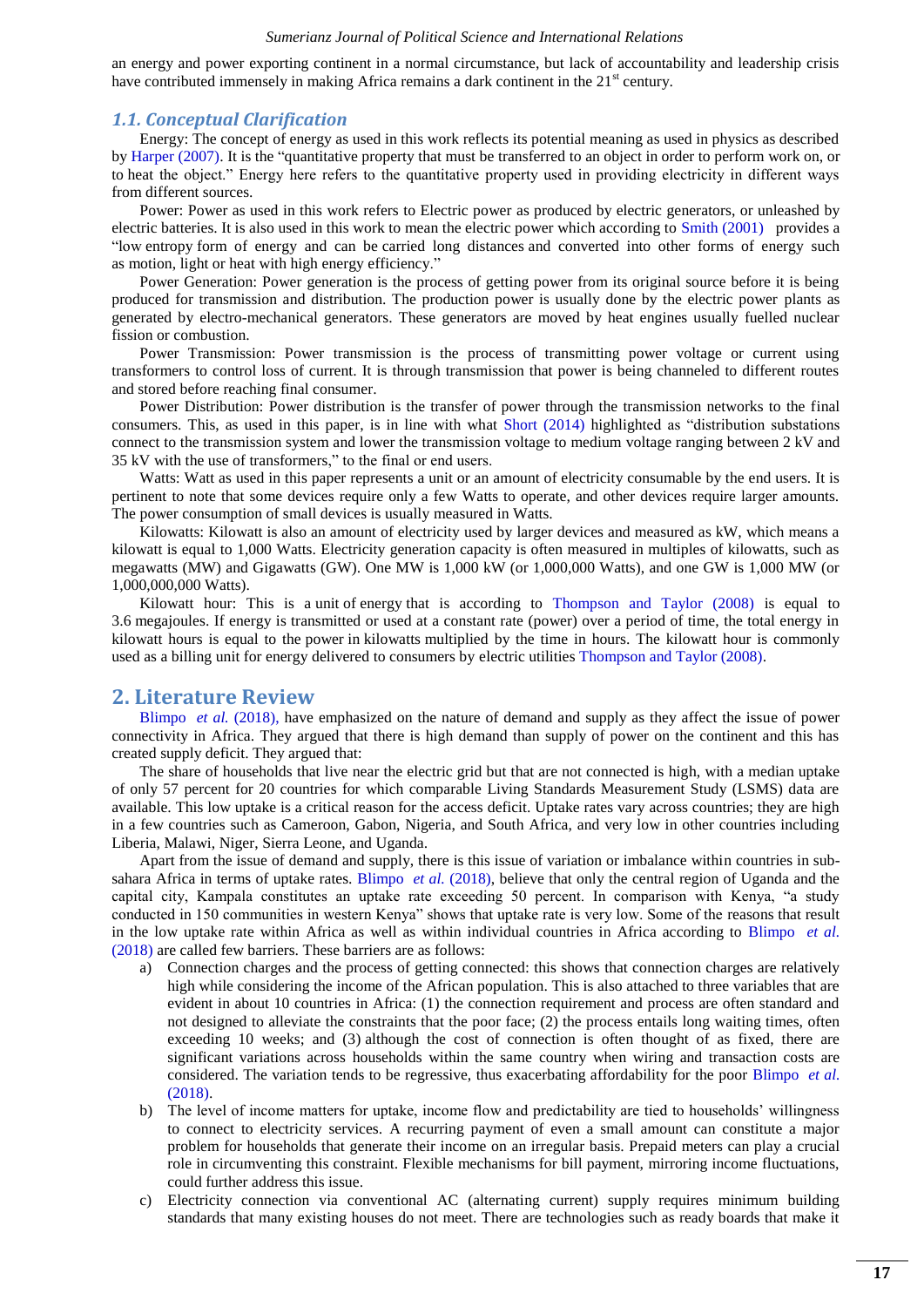possible to connect even substandard houses. Coordination between regulators in the housing and electricity sectors can help ensure that the requirements for building permits conform to the standards required for electrical connection. In the submission of the [World Bank \(2017\),](#page-8-6) there is a policy inertia that Africa should have considered long ago to deal with electricity deficit on the continent. Some of the policy issues are:

- d) Recognize that electrification is a long-term investment and a necessary input for economic transformation. Plans to increase access should not be evaluated based only on short-term benefits. African countries have underinvested in electricity, which negatively affect how urbanization unfolds. Hence, it is important to find ways to finance the upfront costs of electrification that may not yield short-term results. In this regard, electrification may be viewed as a time-consistent way to save or invest natural resource proceeds for future generations.
- e) Address demand constraints at all stages of the electrification process. Addressing demand constraints is essential to raising uptake. Households in Africa often cannot afford connection fees and consumption tariffs because of lack of adequate and regular income. Households face other demand constraints such as inadequate housing quality and costs associated with internal wiring—in addition to the inability to afford appliances that need electricity. Some middle- and high-income households are on reduced tariffs even though they could afford to pay more, while those sharing a connection are not benefiting from lifeline tariffs. Also, well-off households and firms might be willing to pay more if reliability were improved.
- f) Target and promote productive use so that electrification will raise household income, enhance household ability to pay, help the financial viability of utilities through higher consumption, and feed back into public finances through taxes for reinvestment. This goal will, however, require reliability and the provision of complementary factors.
- g) Prioritize reliability, whenever access is provided, because reliability will be crucial if electricity provision is going to pay for itself. Access rates alone should not be the sole measure of progress because universal access may not deliver its full promise if quality and reliability continue to be poor, with a significant strain on economies in Africa and the livelihood of their people.
- h) Coordinate with other sectors to take advantage of complementarities and the provision of appropriate inputs to productive economic activities. For example, coordinating with development initiatives (road infrastructure investment, access to finance, skills development, public service delivery, for instance) could help prioritize where to provide electricity and thereby amplify its economic impact.
- i) Take advantage of recent technological advances in off-grid solutions to strategically promote productive uses especially in rural areas. This objective can be achieved through the adoption of cost-effective solar solutions that can provide sufficient capacity and reliability to support income-generating activities such as off-season farming, value-added agro-processing, and promoting other small businesses (for example, hairdressers, eating establishments, tailors, and others).

In the submission of [International Energy Agency \(2014\),](#page-8-7) Electric power consumption in Africa is extremely low compared with other developing regions. The 483 kilowatt hours (kWh) per person consumed in Africa in 2014 is not much more than the amount of electricity needed to power a 50-watt lightbulb continuously for a year (IEA 2014). If African countries were to connect all households quickly, the average level of consumption would remain low because most cannot afford electrical appliances such as air conditioners, refrigerators, and water heaters. Given the prevalence of subsidies, the financial situation of the region's utilities will worsen, threatening their sustainability. It is therefore imperative that as the region makes progress toward universal electricity access, utilization also rises.

[Trimble and Perez \(2016\)](#page-8-8) posited that, currently, the unit cost of electricity to consumers in many countries in Africa is more than double the cost in high-income nations such as the United States (US\$0.12/kWh) and far higher than in many emerging markets such as India (US\$0.08/kWh). In some countries, such as Liberia, the cost of electricity per kilowatt hour is four times than in the United States. In many African countries, it would cost more than 10 percent of per capita GDP to power a refrigerator for a year, a far larger share of most households' income, considering income inequality

According to [East \(2019\),](#page-8-9) climate change is contributing to Africa's energy and power's insecurity. It provided a highlight that when Kenya announced its first sales of crude oil, "Zimbabwe raised electricity prices threefold in the face of a biting shortage." When Tanzania, Rwanda and Burundi signed agreements for the construction of 83MW hydropower plant, Nigeria also signed agreement with "Siemens for the delivery of more than 25,000MW, a third of which is expected on the national grid by 2021." When the government of South Africa spent \$4.2 billion to rescue power utility Eskom, Zambia had to take the drastic step to shut down the Kariba Dam so that more power could be generated in Mozambique and resold to Lusaka in the face of a biting drought [\(East, 2019\)](#page-8-9).

The East African [East \(2019\)](#page-8-9) has also provided a framework through which Africa can deal with issue of power connectivity. These factors are: (i) Getting power to the remotest of places now called the last mile is the greatest poser for governments (ii) Power remains unaffordable to a majority of the population whose access is also limited by irregular distribution of transmission lines. Power should be made affordable and reliable (iii) only 40 per cent of Africa's billion-plus population has access to electricity and its distribution is skewed in favor of urban areas. There is the need to balance such inequality and make it possible for the urban dwellers to afford distribution.

### *2.1. Theoretical Framework*

The theoretical approach adopted in this paper is the human security theory. The theory explains security not necessarily conceptualized to mean national security which has become an obsolete concept, but states and nations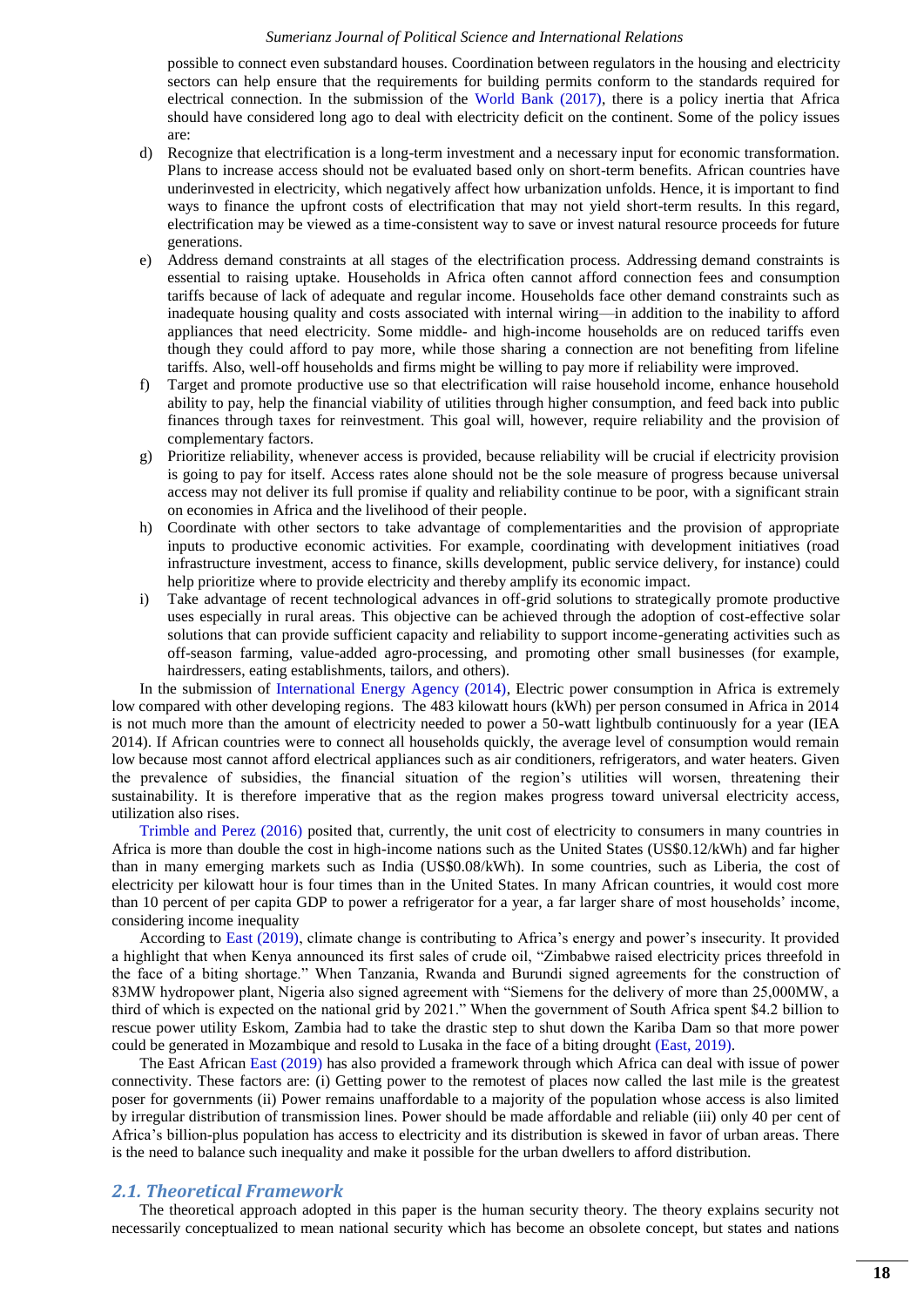must focus on human security in general. Humanity is a collective practical and general phrase which encompasses human existence and survival through self-help. Self-help here does not envisage selfish interest, but a collective one for the survival of human race. Human security theory is all encompassing as it deals with all areas of human survival it sees education, health, sustenance, energy and power, climate and environmental protection, human rights, personal and community security, political security, food security and security from any form of fear.

Some of the popular contributors to the human security theory are G. King, C. Murray, Caroline Thomas and Roland Paris among others. In the argument of [King and Murray \(2001\),](#page-8-10) human security envisages "one's expectation of years of life without experiencing the state of generalized poverty." [Thomas \(2001\)](#page-8-11) opines that human security constitutes "a condition of existence which entails basic material needs, human dignity…meaningful participation in the life of the community...and democracy from the local to the global." [Paris \(2001\)](#page-8-12) sees human security from the environmental and economic viewpoints, and free from civil wars and ethnic conflicts.

The relevance of the human security theory to this study is that, energy and power are essential needs that humanity cannot develop and fully feel secured without. The issue of education, agriculture, health, transportation, communication, industry trade and other important societal activities cannot be done without power. The human security theory therefore, sees connecting people with power as an essential aspect of not only human security, but human survival.

## **3. Results and Discussion**

In an attempt to power Africa with electric connectivity, there is the need to consider some major essentials. These essentials are: providing smaller connections from the individual countries and regions, secondly, connecting these smaller networks to the major network from the main grids. In doing so, the issue of security must be considered, as who securitize the power infrastructure and who finances and maintain the projects? These are all considerable factors. [Shepherd \(2016\),](#page-8-13) is optimistic that

Micro-grids will also play a key role in connecting main power grids on the continent from Southern Africa's Power Pool to those of West, Central and East Africa. The scramble for intercontinental connectivity is driving investment opportunities in transmission and distribution networks.

There is always hope especially when a series of steps are taken, this can help power utilities recover the cost of supplying electricity and make it affordable for the poor at the same time. For that to happen, utilities must minimize technical and commercial power system losses due to activities such as meter tampering. It is possible for Sub-Saharan Africa's poor to get access to affordable electricity and for the utilities that supply power to be profitable at the same time. For Africa's power sector to work for utilities, steps have to be taken to minimize losses related to transmission and distribution of electricity, ensure customers pay their electricity bills, and raise tariffs appropriately. Accurate metering of individual households and sharply targeted cross-subsidies are essential to expand household access to electricity.

The population of Africa is projected to quadruple to reach 4 billion people by 2100 and Africa mostly relies on hydro-electric power with over dependence on dams. Global warming is affecting the water levels and some places are experiencing droughts, this will affect power supply. All the 910 million of sub-sahara Africa consume less electricity than the 4.8 million people of Alabama. More than half of Africans have no access to electricity. But this is changing with renewable energy. This is changing against hydro-coal, nuclear and traditional power source. Research has shown that there are 500 million megawatts of potential solar and wind energy to be harnessed in Africa, which is 3,700 times Africa current total electricity consumption. This can make Africa a solar and clean energy exporting super power: it can export to Europe, Middle East, India, Asia the Americas.

### *3.1. Improving Power Security*

Power security deals with the existent threat of energy scarcity and especially as it relates with energy sources as either affected by global rising population or as a result of climate change. Great powers of the world have already started re-strategizing on how maintain energy security within their enclaves. The united states for example needs more national energy security now than ever, having to be in a crisis with Iran, Venezuela being an oil rich country is also on the brink, but still under the control of Maduru, signifies that, the U.S. cannot amicably get oil from either Venezuela nor Iran. This has made the United States to retire to Africa in the quest for national energy security. It has been established that in recent nuclear power development, out of the 62 nuclear power programs, 20 belong to China. China also explores Africa's uranium for its national energy security and being the largest world population [\(Asif and Muneer, 2007;](#page-8-14) [Frynas and Paulo, 2007\)](#page-8-15).

One major source of energy security as noted above is the ever increasing world population. It is also evident that one in three Africans does not have access to electricity; all the 910 million of sub-sahara Africa consume less electricity than the 4.8 million people of Alabama and population of Africa is projected to quadruple to reach 4 billion people by 2100. This suggests that, if nothing is done to change this, there will be more Africans without power by 2030 than there are now. Within the global system, for example, energy consumption increased from 76 million barrel per day (b/d) in 2000, to 86 million barrel per day (b/d) in 2008. World oil consumption is also projected to rise from 92 million barrel per day (b/d) in 2020, to 103 million barrel in 2030 [\(Asif and Muneer, 2007\)](#page-8-14).

Africa just like other great powers' needs power security to protect its mineral resources and provide security on such resources and for the future of the continent. African population is rising higher than any other continent's and is faced with the challenge of connecting its regional power grids from major sources of power to securitize its population, businesses, health, education, administration and many other systems that require power to survive [\(Bradshaw, 2009\)](#page-8-16).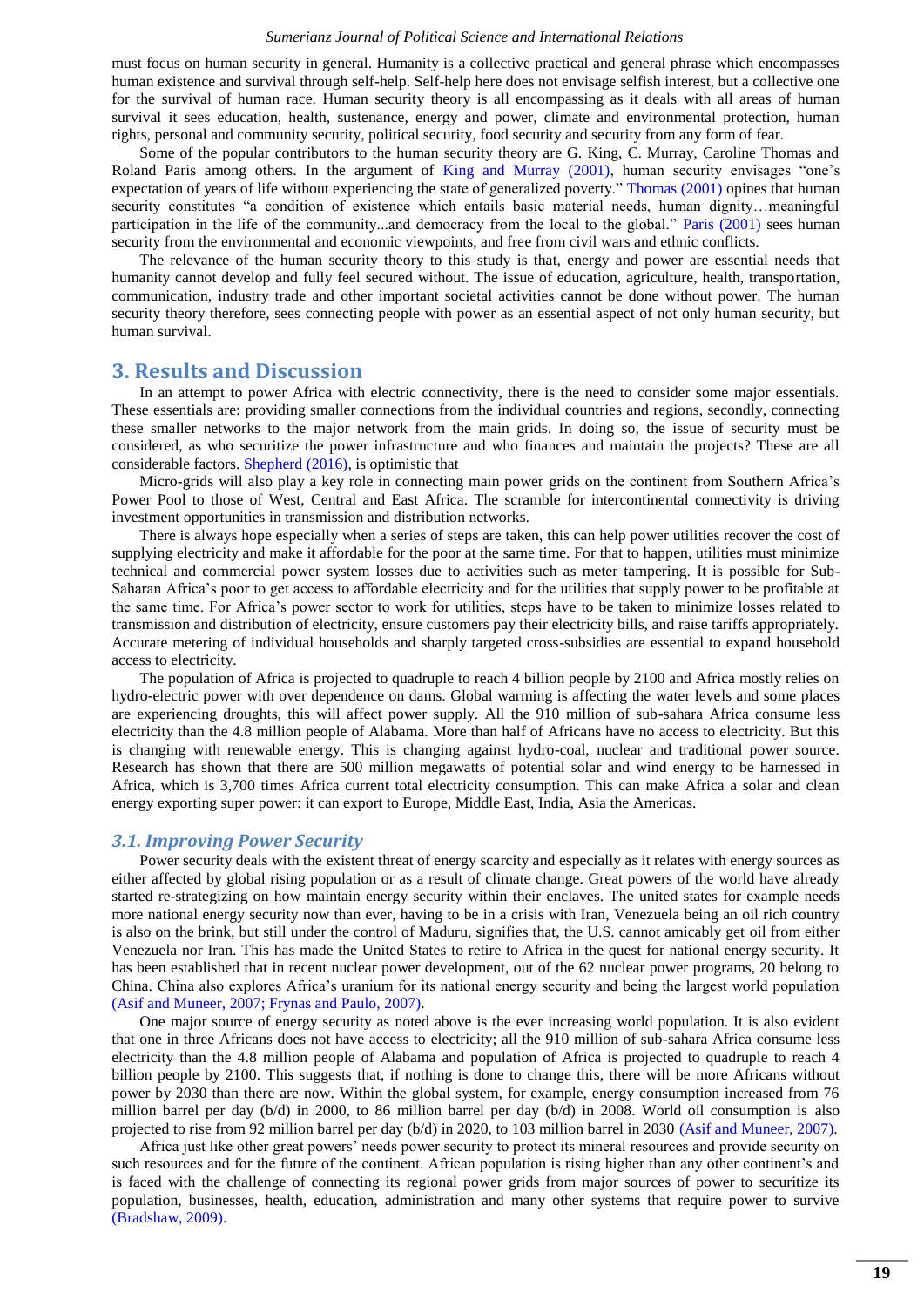| Sumerianz Journal of Political Science and International Relations |  |  |  |  |
|--------------------------------------------------------------------|--|--|--|--|
|--------------------------------------------------------------------|--|--|--|--|

| Electricity access % | Avg outage hours/year |       |
|----------------------|-----------------------|-------|
| Angola               | 32                    | 760   |
| Cameroon             | 56.8                  | 790   |
| Côte d'Ivoire        | 61.9                  | 230   |
| DR Congo             | 13.5                  | 830   |
| Ethiopia             | 27.2                  | 570   |
| Ghana                | 78.3                  | 790   |
| Kenya                | 36                    | 420   |
| Mozambique           | 21.9                  | 80    |
| Niger                | 15                    | 1,400 |
| Nigeria              | 56.4                  | 4,600 |
| Senegal              | 61                    | 130   |
| South Africa         | 86                    | 50    |
| Tanzania             | 18.9                  | 670   |
| Zambia               | 27.9                  | 180   |
| Zimbabwe             | 32.3                  | 280   |

**Table-1.** Table Showing Average Power Outage in some Selected Countries of Africa

**Source:** [Aleh and Jewell \(2011\),](#page-8-17) the three perspectives on energy security: intellectual history, disciplinary roots and the potential for integration. Current opinion in environmental sustainability. 3(4), 202-212.

The table shows an average power outage in some countries of the sub-sahara Africa, where and how Africans mostly suffer from power outage. This shows that most of the great powers of sub-sahara Africa suffer most in this regards, countries like Nigeria, Ghana, Kenya, Congo, Angola and Tanzania have more power outage annually. This calls for the urgent need to connect Africa with power due to the rising nature of population and changing world. The notion of energy security is usually dealt with in three different major perspectives. This idea was developed by Aleh and Jewell in 2011. They argued that the three dimension of energy security deals with (1) the sovereignty perspective (2) the robust perspective, and (3) the resilience perspective.

Just as mentioned earlier, states within the international system try to provide national energy security due to some foresight on either rivalry with oil producing states, supplies to military for security operations and the tendency for oil and gas scarcity and lack or absence of political rapprochement among states within the world system. The battle over some Indonesian oil fields, the Middle East, Caucasus and Romania in the times of the World War II, envisioned the relevance of military to oil supplies. This was not only closed to the military even after the post war era but encapsulated the industrial states that have discovered the significance of oil to their industrial survival. This was later extended to food production, healthcare, manufacturing, electricity generation and many more other areas of human need [\(Aleh and Jewell, 2011\)](#page-8-17).

When oil was explored from dependent territories or former European colonies, with liberation of most of these colonies, it meant that these new states would have to be selling crude for national income and financing of national projects for development. This is also another factor that contributes to the quest for energy security not only for the advance capitalist societies, but also for the developing states of Africa and other parts of the world. The need became imminent in 1973, when the Arab states seized selling their oil to the United States, Netherlands and other European states due to their perpetual supports for Israel against the Arabs [\(Aleh and Jewell, 2011\)](#page-8-17).

| <b>SOVEREIGNTY</b>        | <b>ROBUSTNESS</b>            | <b>RESILIENCE</b>         |  |  |
|---------------------------|------------------------------|---------------------------|--|--|
| War-time oil supplies     | Large accidents, electricity | Liberalization of energy  |  |  |
| and the 1970's oil crisis | blackouts, concerns about    | systems                   |  |  |
| International actions by  | resource scarcity.           | Diverse and partially     |  |  |
| malevolent<br>agents      | Predictable natural<br>and   | unpredictable factors     |  |  |
| control over<br>energy    | technical factors, upgrading | Increasing the ability to |  |  |
| systems                   | infrastructure and switching | withstand and recover     |  |  |
|                           | to more abundant resources   | from various disruptions  |  |  |
| Preventing<br>disruptive  | Engineering, natural science | Economics,<br>complex     |  |  |
| actions security studies, |                              | system analysis           |  |  |
| international relations,  |                              |                           |  |  |
| political science         |                              |                           |  |  |

**Table-2.** three perspectives on energy security

**Source:** [Aleh and Jewell \(2011\)](#page-8-17)

The above describes the nature of energy security using the three perspectives which focuses on the supply of oil during conflict, who owns and control the oil under the political science discipline dealing with sovereignty; the issue of oil scarcity, accidents and predictions on what happens next; dealing with the remedy on how to address the various disruptions that affect energy and power.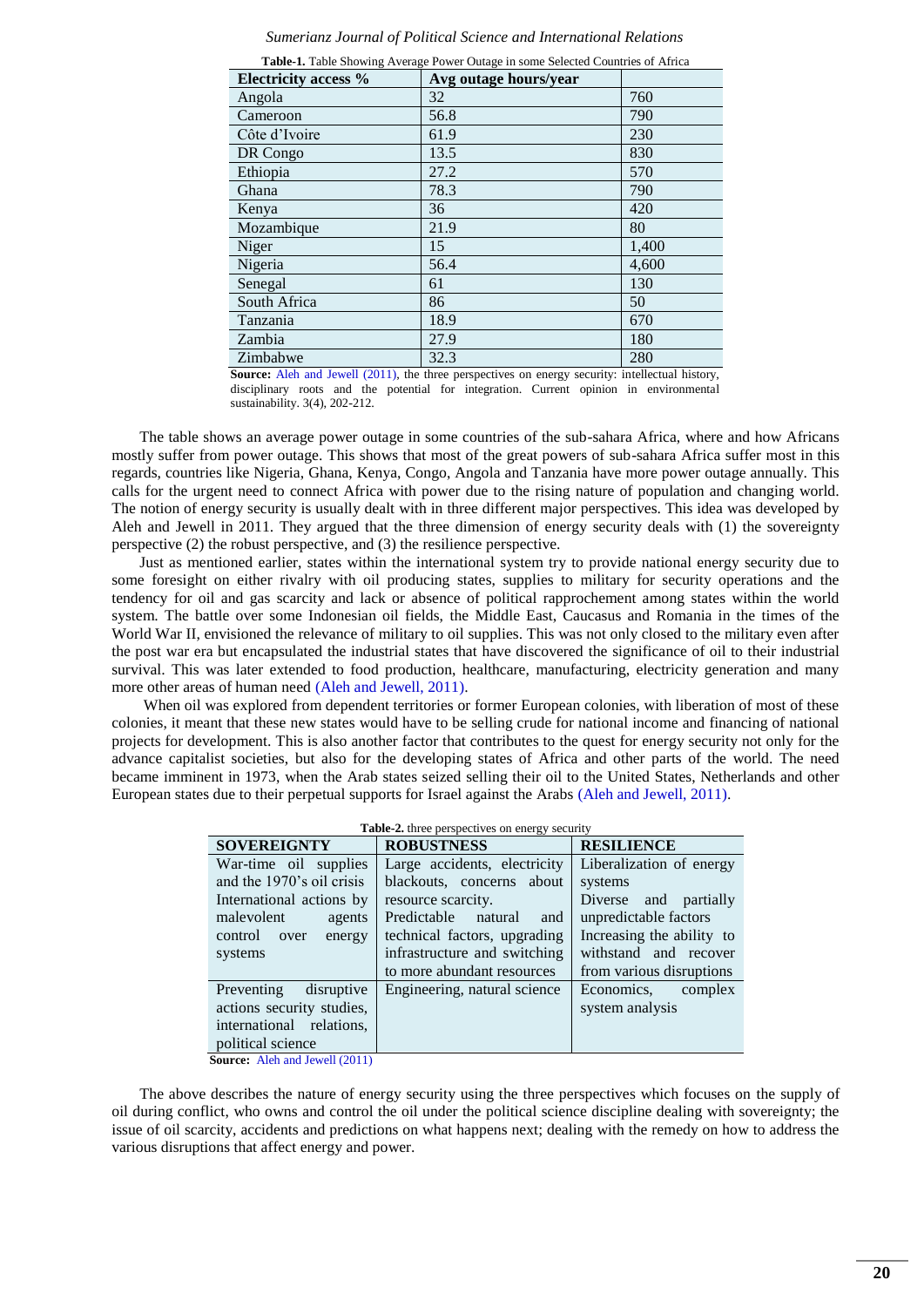### *3.2. Financing Projects*

| <b>Table 3.</b> Electricity Consumption in Africa                                                                                                  |       |  |  |
|----------------------------------------------------------------------------------------------------------------------------------------------------|-------|--|--|
| <b>Region</b>                                                                                                                                      | share |  |  |
| South Africa                                                                                                                                       | 45%   |  |  |
| North Africa                                                                                                                                       | 31%   |  |  |
| Others                                                                                                                                             | 24%   |  |  |
| $\alpha_{\text{measured}}$ $\alpha_{\text{t}}$ $\alpha_{\text{t}}$ $\alpha_{\text{t}}$ $\alpha_{\text{t}}$ $\alpha_{\text{t}}$ $\alpha_{\text{t}}$ |       |  |  |

**Source:** [Stephen and Waeni \(2003\)](#page-8-18)

The above table shows the indispensability of power connectivity in the rest of sub-sahara Africa for the low level of power generation and consumption. The table shows South Africa on the top of power generation and accessibility, followed by north Africa, where the rest of Africa accounts for just 24% of power consumption. This indicates that, there is the need for more financing of power projects especially in other parts of the sub-sahara, excluding South Africa.

Financing power projects emanate from different institutions, some of governance such as states, nongovernmental institutions and private enterprises. Some of the financiers of power projects in Africa include the World Bank, the United Nations, the United States, China, Africa Development Bank and African Governments [\(Power Africa, 2018\)](#page-8-19).

The Bank (African Development Bank Group) has launched a [New Deal on Energy for Africa,](https://www.afdb.org/fileadmin/uploads/afdb/Documents/Generic-Documents/Brochure_New_Deal_2_red.pdf) which is built on five inter-related and mutually reinforcing principles: (i) raising aspirations to solve Africa's energy challenges; ii) establishing a [Transformative Partnership on Energy for Africa;](https://www.afdb.org/en/news-and-events/afdb-presents-new-deal-on-energy-for-africa-and-the-transformative-partnership-on-energy-in-davos-15315/) (iii) mobilizing domestic and international capital for innovative financing in Africa's energy sector; (iv) supporting African governments in strengthening energy policy, regulation and sector governance; and (v) increasing African Development Bank's investments in energy and climate financing.

The Bank's energy strategy, central to implementing the New Deal, focuses on seven areas, which are: (i) setting up an enabling policy environment, (ii) transforming utility companies for success, (iii) dramatically increasing the number of bankable energy projects, (iv) increasing the funding pool to deliver new projects, (v) supporting 'bottom of the pyramid' energy access programs, particularly for women, (vi) accelerating major regional projects to drive integration and (vii) rolling out waves of country-wide energy ‗transformations'. The Bank will implement these priorities through a series of flagship programs such as: IPP procurement, power utility transformation, an early stage project support facility and related catalytic programs, mobile payment initiatives, and a regional project acceleration program [\(Power Africa, 2018\)](#page-8-19).

The goal of this priority area is to help the continent achieve universal electricity access by 2025 with a strong focus on encouraging clean and renewable energy solutions. This will require providing 160 GW of new capacity, 130 million new on-grid connections, 75 million new off-grid connections and providing 150 million households with access to clean cooking solutions. To achieve these goals it is estimated that the investment needed will range between US \$60 billion and US \$90 billion per year. The Bank will invest US \$12 billion of its own resources in the energy sector over the next five years [\(Power Africa, 2018\)](#page-8-19).

The Africa development bank has pledged to allocate about \$3 billion USD over the next five years in order to advance investment in the energy sector of Africa. Other roles that the ADB is to play to this involve leveraging four times investment in the energy sector, investment loans, reforms, advisory and guarantees by committing the said \$3 billion USD in the six priority countries of Africa. The United States in its bid to invest in energy and power in Africa, it consolidates efforts through African Development Fund (ADF) as a concessional window. The ADF is said to have contributed \$1.4 billion out the Bank's \$ 1.6 billion over the last five years in the six priority areas of energy investment in Africa [\(Klare and Volman, 2006\)](#page-8-20).

Other institutional and state collaborative effort energy investment in Africa is the "Sustainable Energy Fund for Africa" (SEFA). It is said to be a joint or collaborative framework between the African Development Bank and the government of Denmark, investing about \$56 Million USD in both small and medium scale renewable energy generation and energy efficiency projects. It is also notable that SEFA is a multi-donor platform dealing with financial institution and states in supporting the accessibility of not only energy, but sustainable energy in Africa. In 2013, USAID provided \$5 million pledge to SEFA as an initial multi-year commitment to the fund [\(Lee and](#page-8-21)  [Shalmon, 2008\)](#page-8-21).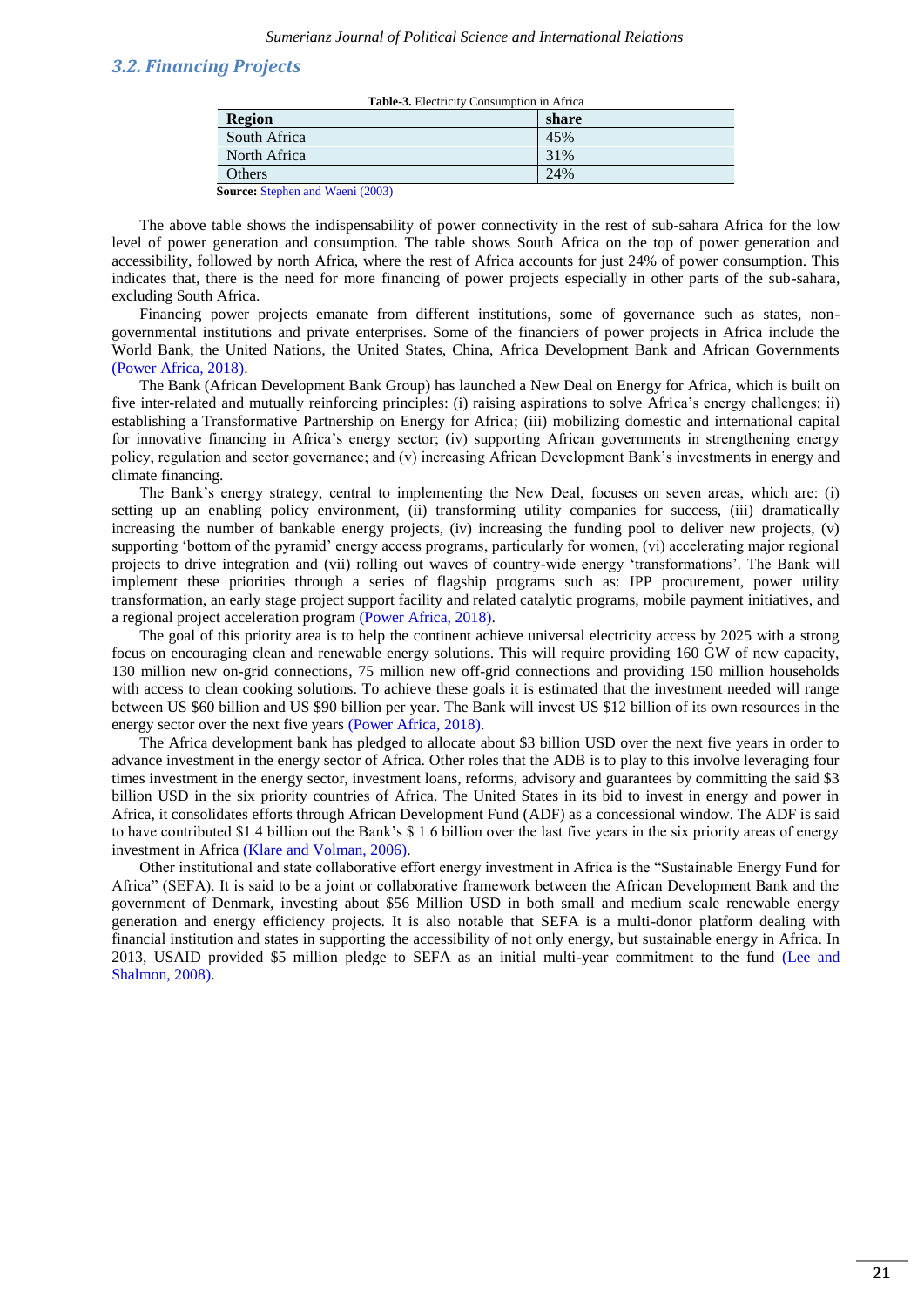

 **Source:** [\(Power Africa, 2018\)](#page-8-19) project.

It can be seen from the above figure that, the sub-sahara Africa need about \$300 billion USD to have stable power at least by 2030. The United States has contributed \$7 billion USD to this project and \$3.4 billion average yearly capital expenditure for electricity in six African countries. There is also about \$14 billion USD in private investment especially as it relates to the power Africa program, which is also under the United States effort.

The United Nations is one of the major global institutions that by pledge and words has made it part of its sustainable development agenda for developing nations to improve not only in energy but in clean and renewable energy generation, transmission and consumption. The UN wished to commit hundreds of billion dollars for Africa's clean energy by 2020, but it has so far raised just 10 billion USD. This is caused by lack of commitment by the advanced nations to aid Africa truly to achieve this goal of sustainable renewable energy. It must also be blamed on African leaders, who instead, embezzle African treasuries for their personal gains against the interest of all [\(Soares](#page-8-22)  [de Oliveira, 2018\)](#page-8-22)



It can be seen from the above figure that, private institutions' investment in electricity projects is 18.6%, which shows investment in telecommunication about 64.1%. The gap between the two sectors is wide and telecommunication cannot work for Africa without power. This shows that the priority for Africa is mostly electricity, because this trend would rather make telecommunication workability very expensive as investors have to rely on power generators and fuel independently provided, which automatically adds to the cost of provision of services, where the final consumer suffers.

While discussing any form of investment in Africa, the Chinese are not left behind, if they are not at the forefront, they should be in the middle but surely not the last. China has injected \$13 billion in the African Power sector between 2010 and 2015, accounting for 30% of the new productive capacity [\(Davies, 2010\)](#page-8-23). The private sector investment in electricity has increased to \$20 billion USD from the previous \$14billion USD before 2015. Donor agencies and multilateral agencies have contributed about \$11.5 billion USD in power financing on the African continent. This shows that, there is the need for more power projects financing in Africa to meet up with the 2030 \$30 billion USD need for sub-sahara Africa [\(Downs, 2007\)](#page-8-24).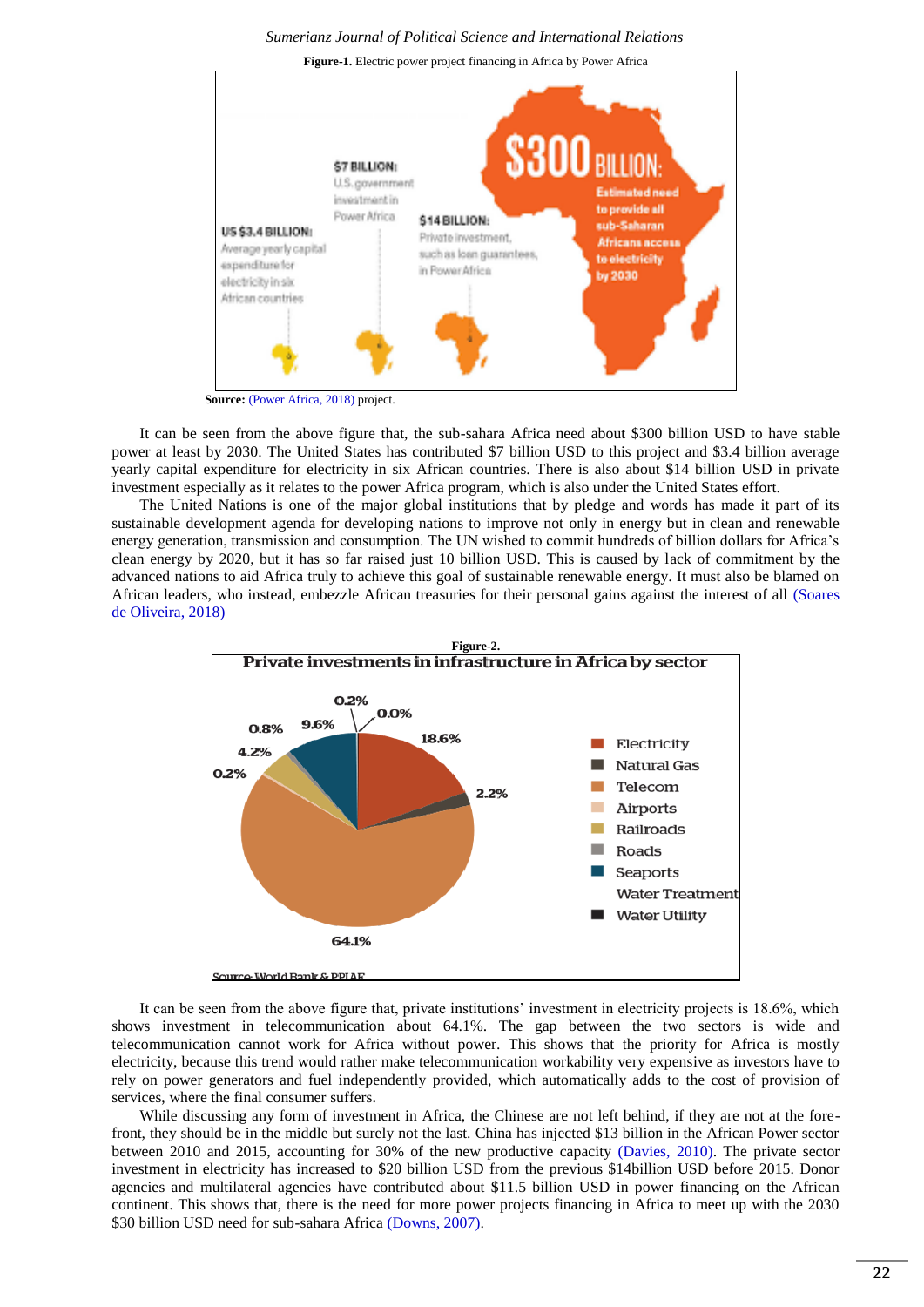| енегду ш жилса                                          |                |              |                   |               |                    |                 |
|---------------------------------------------------------|----------------|--------------|-------------------|---------------|--------------------|-----------------|
|                                                         | Capita         | Prim. energy | <b>Production</b> | <b>Export</b> | <b>Electricity</b> | $CO2$ -emission |
|                                                         | <b>Million</b> | <b>TWh</b>   | TWh               | <b>TWh</b>    | <b>TWh</b>         | Mt              |
| 2004                                                    | 872            | 6,815        | 11.944            | 5,059         | 477                | 814             |
| 2007                                                    | 958            | 7,315        | 13,130            | 5,675         | 554                | 882             |
| 2008                                                    | 984            | 7,618        | 13,502            | 5,664         | 562                | 890             |
| 2009                                                    | 1,009          | 7,827        | 13.177            | 5,257         | 566                | 928             |
| 2012                                                    | 1,045          |              |                   |               | 619                | 968             |
| <b>Change 2004-09</b>                                   | 15.7%          | 14.8%        | 10.3%             | 3.9%          | 18.7%              | 14.0%           |
| Mtoe $= 11.63$ TWh, Prim. energy includes energy losses |                |              |                   |               |                    |                 |

**Table-4.** Capita Investment in Power in Africa from 2004-2012

 **Source:** IEA Key World Energy Statistics [2013,](http://www.iea.org/publications/freepublications/publication/name,31287,en.html) [Archived](https://web.archive.org/web/20131222004609/http:/www.iea.org/publications/freepublications/publication/name,31287,en.html) 2013-

It can be seen from the above table that, financing energy and power projects has been very low, not until 2012 that there was more spending on electricity in Africa. This was also due to the rising population of the continent, rising needs from different sectors such as health, administration, industry, education and trade among others.

### *3.3. Insuring Competitiveness*

**Energy in Africa**[\[3\]](https://en.wikipedia.org/wiki/Energy_in_Africa#cite_note-IEA2013-3)

In order to ensure competitiveness in Africa's power sector, there is the need for government regulation of the sector. Government regulation of the power sector must appear to be objectively carried out to ensure efficiency, accessibility and cost reduction for investors to compete in project financing.

For competition to hold in the Africa's power market there has to be autonomy and independence of the power regulator given the responsibility to deal with the issue of power. Such independence would guarantee absence of subjective interference either by government officials or private individuals. To have competitive power market in Africa there must be free space for doing business, where the governments and regional blocs must pool their resources together to ensure security of lives and property. Terrorist activities that have recently bedeviled the continent especially the sub-sahara must be dealt with in the horns of Africa, western, central and northern Africa. Minor inter-communal, inter-tribal and religious conflicts abate.

Apart from government regulation, autonomy of regulators and securitizing the continent, infrastructure is fundamental paraphernalia for business competitiveness and project execution. With sufficient infrastructure put in place, competitors would compete in investing their capital and resources in the sector. Poor infrastructure results in lack of attraction to invest, where Africa is currently suffering from infrastructure deficit and lack of attraction for investors due to the factors mentioned above.

## **4. Conclusion**

The issue of power connectivity in Africa has been a major problem that affects all sectors of the society and makes the continent industrially moribund. Africa has enough resources to liquidate into connecting Africa with power and enough energy to convert into electricity. One obstacle that affects power accessibility, connectivity and distribution is absolute corruption, where leaders siphon money meant for national development through selfcontracting and embezzlement of public fund.

# **Recommendations**

In order to have stable power and energy utilization in Africa, which would produce connectivity, introduce new investors and insure competitiveness, the following recommendations are considerable:

The people and governments of Africa must stop ethnic, tribal and religious politics which remain the determinants of political leadership in the continent, and resolve to select leaders that are ready to provide political utility to the electorates,

African states must fight poverty and create employment opportunities, to lift a significant population of the continent out of poverty, where people can no longer vandalize power installations, and provide the ability to pay for their electric bills,

Employment opportunities is in the long run to engage Africans, provide further opportunities to attend higher level of education and curtail the level of terrorist activities, extremism and in insurgency, which is a panacea to destroying power transmission and distributions networks,

African governments must declare power a continental emergency, which must be dealt with, financed and supported in all ramifications, to ensure boost in health sector, trade, investment, industry al other many ways that need power support,

African governments must attract huge investments in energy and power sector, with consideration in easing tariff and taxes on power related firms and investments, in order to make energy and power cheaper for the continent,

African power pools must engage all sub-regional stakeholders, from policy makers to investors in constant dialogue on how to as a matter of urgency deal with the issues of power connectivity, security, investment and accessibility.